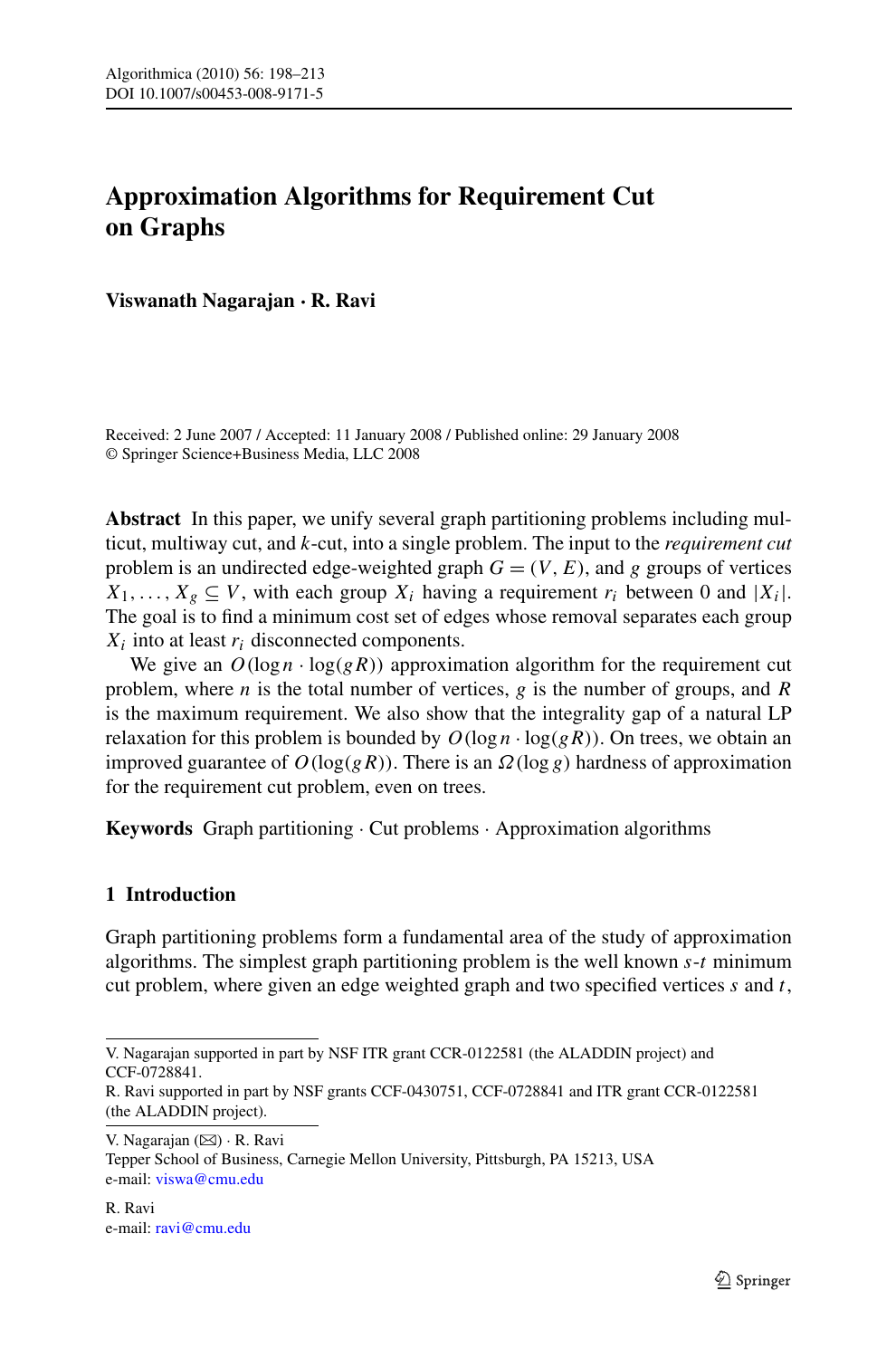the goal is to find a minimum weight set of edges whose removal disconnects *s* and *t*. The classical result of Ford and Fulkerson [[18](#page-15-0)] proved a max-flow min-cut duality which related the maximum flow and minimum cut problems.

*Multicut* Klein et al. [[14\]](#page-15-0) considered a generalization of the *s*-*t* minimum cut problem to multiple pairs. In the *multicut* problem, given a set of source-sink pairs  $\{(s_1, t_1), \ldots, (s_k, t_k)\}\$  in an edge-capacitated graph, the goal is to find a minimum capacity set of edges whose removal separates each *si* from *ti*. The corresponding flow problem is *maximum multicommodity flow*: there is one commodity for each *si* $t_i$  pair, and the objective is to maximize the total flow routed (over all commodities) while respecting the capacities. Klein et al. [[14\]](#page-15-0) gave an  $O(\log C \cdot \log^2 k)$  approximation algorithm for multicut, where *C* is the total capacity over all edges. Garg et al. [\[10](#page-14-0)] improved the approximation guarantee to  $O(\log k)$ , which is currently the best known. In [[10\]](#page-14-0), the authors also proved that the ratio of the minimum multicut to the maximum multicommodity flow is  $\Theta(\log k)$ .

*Multiway Cut* In this problem, there is a set *X* of terminals, and the goal is to remove a minimum cost set of edges so that no two terminals are in the same connected component. The first approximation algorithm for this problem was due to Dahlhous et al. [[7\]](#page-14-0), which gave a guarantee of  $2(1 - \frac{1}{|X|})$ . Using a clever geometric LP relaxation [[5\]](#page-14-0), the approximation ratio was improved to 1*.*3438 in the two papers [\[5](#page-14-0), [11](#page-14-0)].

*Multi-Multiway Cut* Recently, Avidor and Langberg [[4\]](#page-14-0) extended multiway cut and multicut to a multi-multiway cut problem. Given *g* sets of vertices  $X_1, \ldots, X_g$ , the goal is to find a minimum cost set of edges whose removal completely disconnects each of the sets  $X_1, \ldots, X_g$ . The authors [\[4](#page-14-0)] presented an  $O(\log g)$  approximation algorithm for multi-multiway cut.

*Steiner Multicut* Another interesting graph partitioning problem is the Steiner mul-ticut problem [\[12\]](#page-15-0). In this problem, we are given *g* groups of vertices  $X_1, \ldots, X_g$ , and the goal is to find a minimum cost set of edges that separates each group  $X_1, \ldots, X_g$ . A set *S* of vertices is said to be separated, if *S* is not contained in a single connected component. Klein et al. [[12\]](#page-15-0) presented an  $O(\log^3 gt)$  approximation algorithm for this problem, where  $t = \max_{i=1}^{g} |X_i|$  is the maximum size of a group.

*k-Cut* This is another well studied graph partitioning problem [\[23](#page-15-0)], where the goal is to find a minimum cost set of edges that separates the graph into at least *k* connected components. Saran and Vazirani [\[23](#page-15-0)] gave the first approximation algorithm for this problem, which achieves a guarantee of  $2 - \frac{2}{k}$ . Alternate algorithms for this problem, achieving the same approximation guarantee were given by [\[21,](#page-15-0) [22\]](#page-15-0). More recently, Chekuri and Guha [\[6](#page-14-0)] considered the *Steiner k-cut* problem. This is a generalization of the *k*-cut problem, where a subset *X* of vertices is specified as terminals, and the objective is to find a minimum cost set of edges whose removal results in at least *k* disconnected components, each containing a terminal. Chekuri and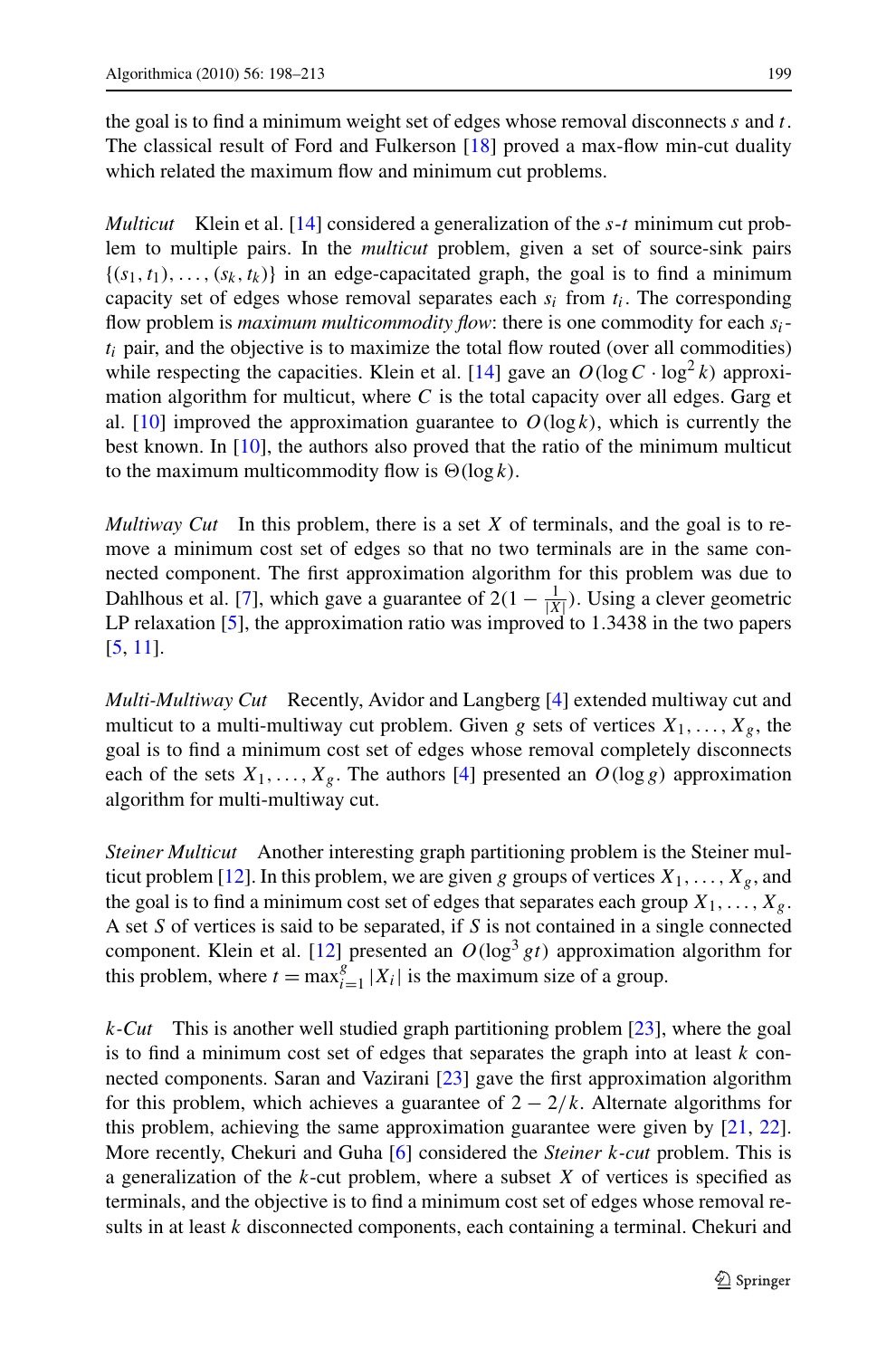

| ۰.<br>۰.<br>.<br>v<br>v |  |
|-------------------------|--|
|-------------------------|--|

| Cut problem        | Modeling as requirement cut              | Best approximation ratio                |
|--------------------|------------------------------------------|-----------------------------------------|
| Multicut           | $ X_i  = r_i = 2$ for all $i = 1, , g$   | $O(\log g)$ [10]                        |
| Multiway cut       | $g = 1, r_1 =  X_1 $                     | 1.3438 [11]                             |
| Multi-multiway cut | $r_i =  X_i $ for all $i = 1, \ldots, g$ | $O(\log g)$ [4]                         |
| Steiner multicut   | $r_i = 2$ for all $i = 1, \ldots, g$     | $O(\log^3 gt)$ [12]                     |
|                    |                                          | $O(\log n \cdot \log g)$ (this paper)   |
| Steiner $k$ -cut   | $g = 1, k = r_1 <  X_1 $                 | $2(1-\frac{1}{k})$ [6]                  |
| Requirement cut    |                                          | $O(\log n \cdot \log(gR))$ (this paper) |

Guha [\[6](#page-14-0)] showed that the greedy algorithm of [\[23](#page-15-0)] can be modified to get a  $2 - \frac{2}{k}$ approximation for this problem. They also showed how to round a natural LP relaxation to achieve the same bound.

In this paper, we study a common generalization that unifies all the graph partitioning problems mentioned above (see Fig. 1). The input to the *requirement cut* problem is an *n*-vertex undirected graph  $G = (V, E)$  with non-negative costs  $c_e$  on its edges, *g* groups of vertices  $X_1, X_2, \ldots, X_g \subseteq V$  with a requirement  $r_i$  between 0 and  $|X_i|$  for each group  $X_i$ . The objective is to find a minimum cost set of edges whose removal separates each group  $X_i$  into at least  $r_i$  disconnected components (each of which contains at least one member from the group). In Table 1 we summarize some of the cut problems in our framework, how requirement cut generalizes them, and the best known approximation results for each of them.

#### 1.1 Our Results and Paper Outline

We obtain an  $O(\log n \cdot \log(gR))$  approximation algorithm for the requirement cut problem on general graphs, where *n* is the number of vertices in the graph, *g* is the number of groups and  $R = \max_{i=1}^{g} r_i$  is the maximum requirement of any group. We present two algorithms achieving this guarantee. The first (and more interesting) algorithm is via rounding a natural LP relaxation. This also shows that the integrality gap of this LP relaxation is at most  $O(\log n \cdot \log(gR))$ . The LP rounding procedure is described in Sect. [2](#page-3-0). The second algorithm is based on the greedy heuristic for set cover. The greedy step in this approach is an interesting problem in itself, and has been studied in Klein et al. [[12\]](#page-15-0) as the *Steiner ratio cut* problem. We provide an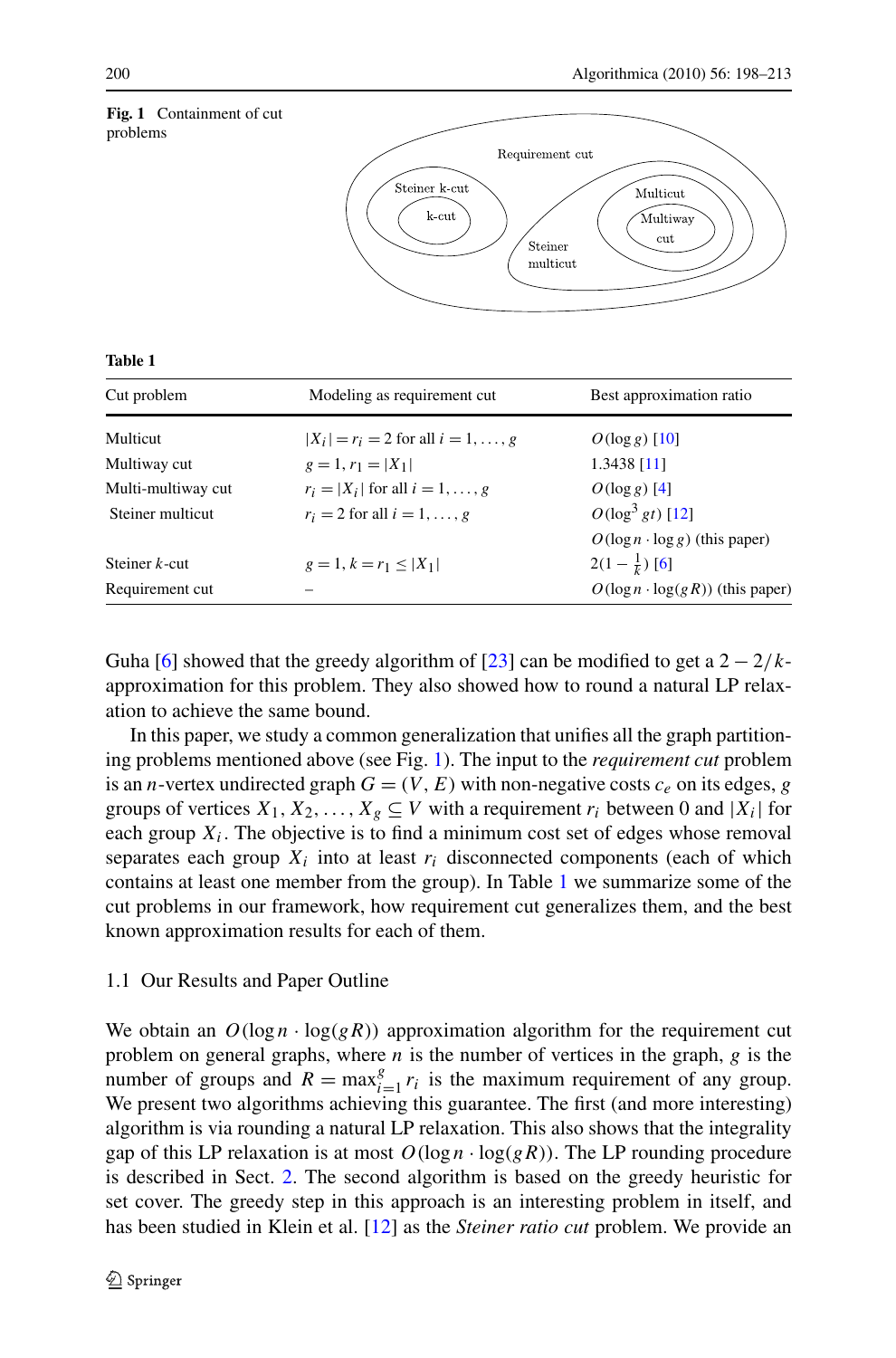<span id="page-3-0"></span>improved approximation algorithm for this problem (when *n* is at most polynomial in *gt*), and show that it yields an  $O(\log n \cdot \log(gR))$  approximation algorithm for the requirement cut problem. The greedy algorithm is presented in Sect. [3](#page-10-0).

We also show that when restricted to trees, the approximation ratio for requirement cut can be improved to  $O(\log(gR))$ . On the other hand, a simple reduction from set cover shows that this problem is at least  $\Omega(\log g)$  hard to approximate, even on a star (Sect. [2.2](#page-5-0)). The LP rounding algorithm on trees generalizes the randomized rounding for set cover, whereas the second method extends the set cover greedy algorithm. While the first algorithm relies on the tree structure for rounding and hence incurs a log-squared overhead, the second method leaves some hope for improvement. The running time of the first algorithm is better, as it involves solving a single linear program.

As noted in the introduction, the Steiner multicut problem of Klein et al. is a special case of the requirement cut problem; so our algorithm implies an improved approximation ratio of  $O(\log n \cdot \log g)$  for Steiner multicut. However, we note that using a similar idea even the algorithm in [\[12](#page-15-0)] can be shown to achieve this improved guarantee.

#### **2 LP Based Algorithm**

In this section, we present an  $O(\log n \cdot \log(gR))$  approximation algorithm for requirement cut based on rounding a natural linear program. We first formulate requirement cut as an integer program, and obtain its linear relaxation (Sect. 2.1). Then we consider the case when the input graph is a tree, and show that randomized rounding gives an  $O(\log(gR))$  approximation (Sect. [2.2\)](#page-5-0). Finally we show how requirement cut on a general graph can be reduced to requirement cut on a tree through the LP, to obtain an approximation algorithm for the general case (Sect. [2.3](#page-8-0)).

#### 2.1 IP Formulation and a Linear Relaxation

We consider an integer program for the requirement cut problem, and a linear relaxation for it. This formulation is a generalization of that used in Chekuri and Guha [\[6](#page-14-0)] for the Steiner *k*-cut problem. By adding edges of zero cost, we may assume that the input graph  $G = (V, E)$  is complete. Our IP has a 0-1 variable  $d_e$  for each edge  $e \in E$ , which represents whether or not this edge is cut.

$$
\min \sum_{e \in E} c_e d_e
$$
  
s.t.  
*(Steiner-IP)* 
$$
\sum_{e \in T_i} d_e \ge r_i - 1 \quad \forall T_i : \text{Steiner tree on } X_i, \ \forall i = 1, ..., g,
$$

$$
d_e \in \{0, 1\} \qquad \forall e \in E.
$$

This integer program is clearly an exact formulation of the requirement cut problem. However, the *LP* relaxation of *Steiner-IP* does not have a polynomial time separation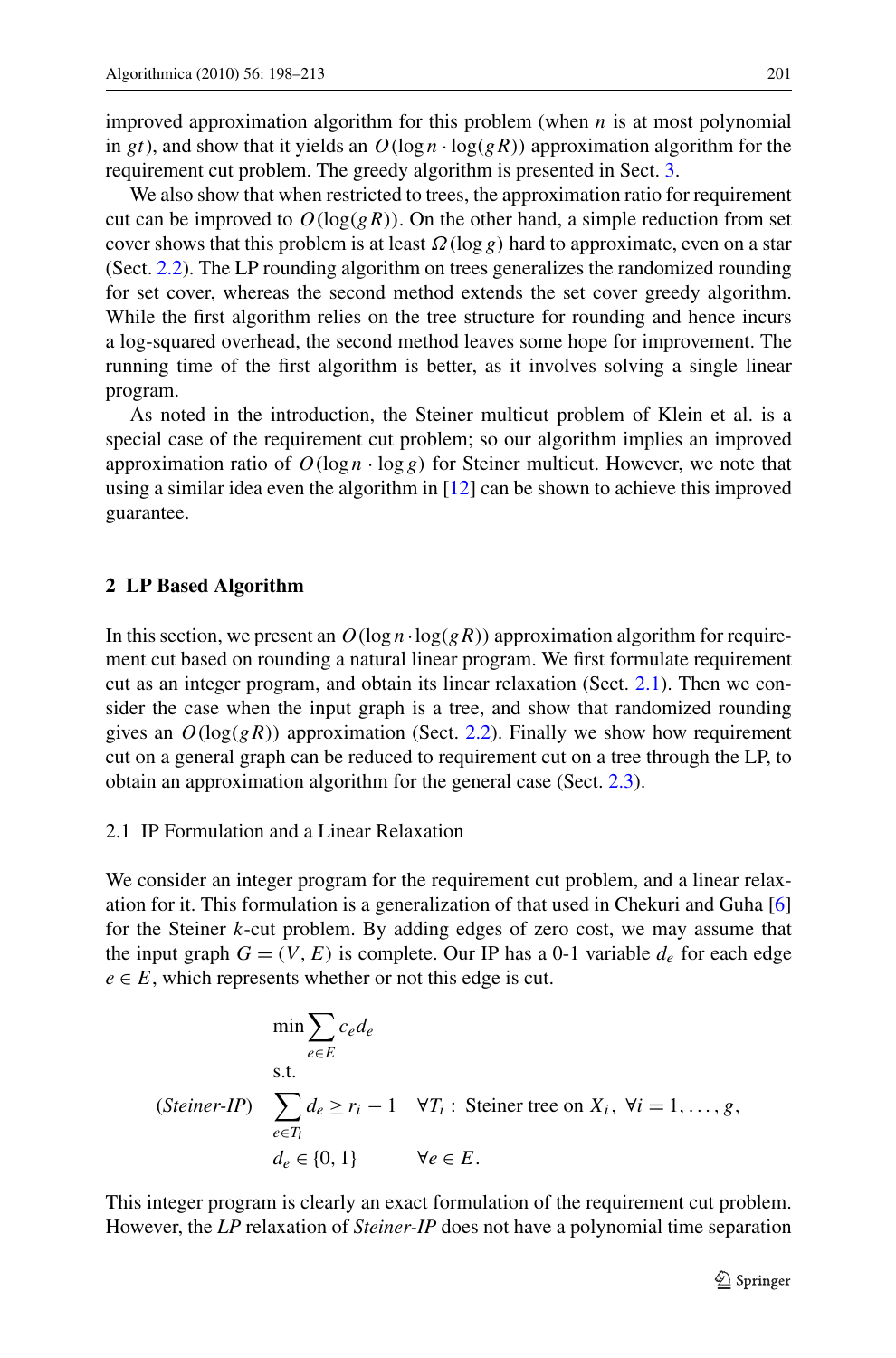<span id="page-4-0"></span>oracle (the separation problem is minimum Steiner tree). So we consider a relaxation of the Steiner tree constraints, by requiring that all *spanning trees* on the induced graph  $G[X_i]$  have length at least  $r_i - 1$ , for each group  $X_i$ . Observe that, in any minimal solution to (*Steiner-IP*), the edge variables *d* satisfy the triangle inequality: i.e. for any vertices  $u, v, w \in V$ , if  $d(u, v) = d(v, w) = 0$  then  $d(u, w) = 0$ . So addition of the triangle inequality constraints to (*Steiner-IP*) does not change the optimal solution. Relaxing the integrality of *d*, we obtain the following linear programming relaxation for requirement cut.

$$
\min \sum_{e \in E} c_e d_e
$$
\ns.t.

\n
$$
(LP) \sum_{e \in T_i} d_e \ge r_i - 1 \qquad \forall T_i : \text{spanning tree in } G[X_i], \forall i = 1, \dots, g,
$$
\n
$$
d_{(u,w)} \le d_{(u,v)} + d_{(v,w)} \qquad \forall u, v, w \in V,
$$
\n
$$
0 \le d_e \le 1 \qquad \forall e \in E.
$$

Note that (*LP*) can be solved in polynomial time using the ellipsoid algorithm (using a minimum spanning tree algorithm in the separation oracle). Let *d*<sup>∗</sup> denote an optimal solution to (*LP*), and define a new length function *d* as  $d_e = \min\{2 \cdot d_e^*, 1\}$  for all  $e \in E$ . Since  $d^*$  is a metric, so is *d*. It is also clear that edge lengths in both  $d^*$  and *d* are in [0*,* 1]. The next claim follows from the MST heuristic for Steiner tree.

**Claim 1** *For any group*  $X_i$  ( $i = 1, \ldots, g$ ), the minimum Steiner tree on  $X_i$  w.r.t. d *has length at least*  $r_i - 1$ .

*Proof* We fix a group *i* for the rest of the proof. Let  $S = (V(S), E(S))$  be the minimum Steiner tree (under metric *d*) on group  $X_i$ . Denote the length of *S* by  $d(S)$ . We will construct a *spanning tree* S' on  $X_i$  which has  $d^*$ -length  $d^*(S') \leq d(S)$ . Since  $d^*$ is a feasible solution to the linear program (*LP*), the claim would follow. Vertices in  $X_i$  are referred to as terminals, and vertices in  $V \setminus X_i$  are Steiner vertices. Edges in which *both* end points are terminals are called terminal edges, and all other edges are Steiner edges.

We first modify *S* so that the only length 1 (in metric *d*) edges in *S* are terminal edges. If  $(u, v)$  is an edge in *S* with  $d_{u,v} = 1$  and *u* is a Steiner vertex, then consider removing edge  $(u, v)$  from *S* to obtain 2 subtrees  $S_u$  and  $S_v$ . Clearly there is at least one terminal in each of  $S_u$  and  $S_v$ . Arbitrarily add an edge  $(u', v')$  to *S* where  $u' \in S_u$  and  $v' \in S_v$  are terminals. It is clear that the length of *S* does not increase since  $d_{u',v'} \leq 1$ . So we may assume that all Steiner edges in *S* have *d*-length strictly less than 1. Now consider the length function *d*∗: from the preceding argument, any Steiner edge *e*  $\in E(S)$  has length  $d_e^* = d_e/2$ .

We now shortcut over Steiner vertices in *S* to obtain a spanning tree  $S'$  on  $X_i$ , as follows. Let  $E_t \subseteq E(S)$  denote the set of terminal edges in *S*, and  $\{T_j\}_{j=1}^l$  the trees in the forest induced by  $E(S) \setminus E_t$ . Note that in each tree  $T_i$ , all leaves are terminals and all edges are Steiner edges. Taking an Euler tour of each tree  $T_i$ , we obtain tree  $T'_j$  over just the terminals spanned by  $T_j$ ; since all edges of  $T_j$  are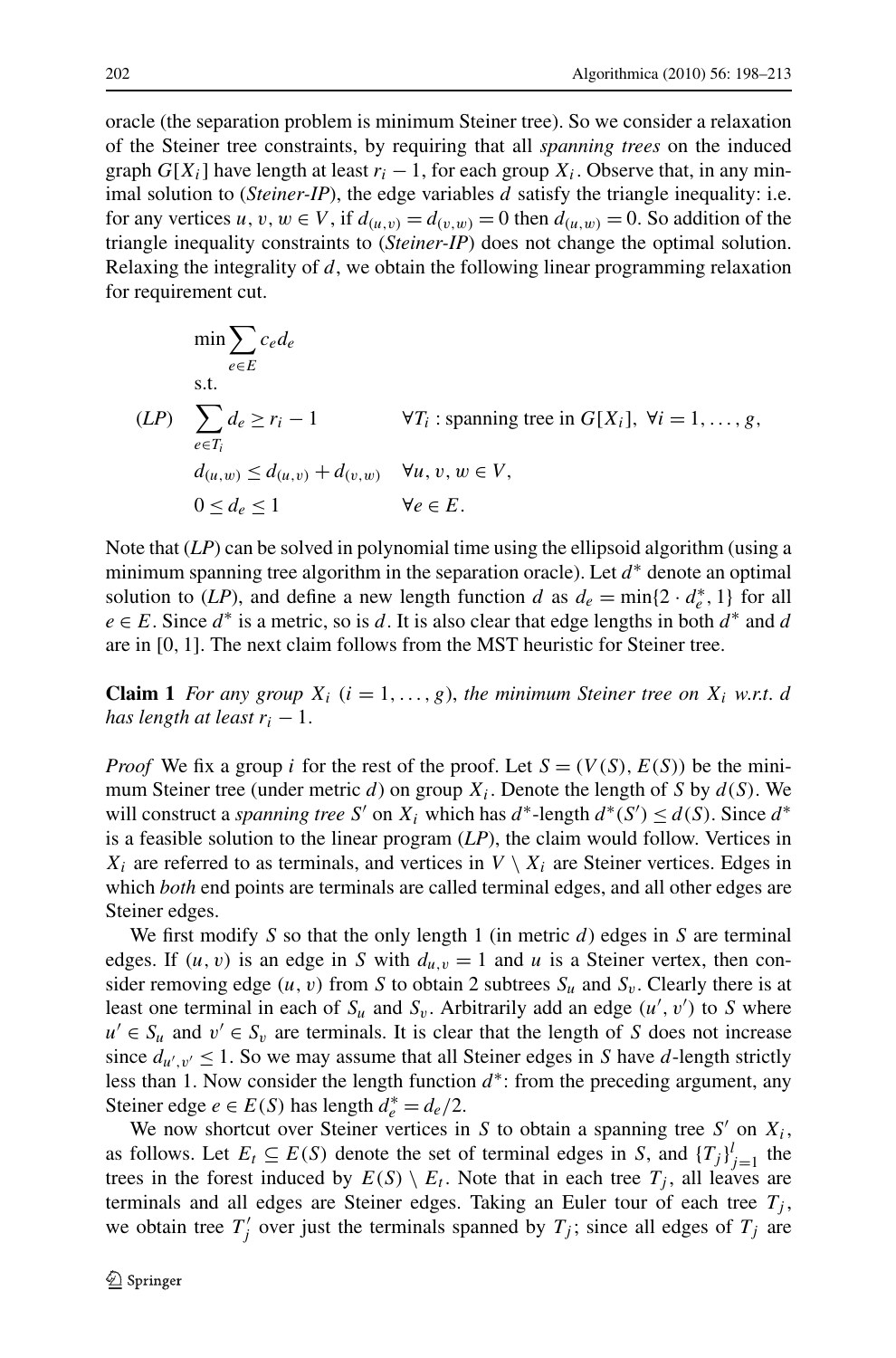<span id="page-5-0"></span>Steiner edges,  $d^*(T'_j) \leq 2 \cdot d^*(T_j) = d(T_j)$ . We now obtain the spanning tree *S'* on  $X_i$  as  $S' = E_t \cup (\bigcup_{j=1}^l T'_j)$ . Since  $d_e^* \leq d_e$  for all edges, we can bound the length of S' as  $d^*(S') = \sum_{e \in E_t} d_e^* + \sum_{j=1}^l d^*(T'_j) \leq \sum_{e \in E_t} d_e^* + \sum_{j=1}^l d(T_j) \leq$  $\sum_{e \in E_t} d_e + \sum_{e \in E(S) \setminus E_t} d_e = d(S)$ . This proves the claim.  $\Box$ 

#### 2.2 LP Rounding for Requirement Cut on Trees

In this section, we consider a special case of requirement cut when the input graph is a tree. We show how to round the linear program  $(LP)$  within a factor of  $O(\log gR)$ , to obtain an approximation algorithm for requirement cut on trees. We note that even this restriction is at least as hard to approximate as set-cover. Consider a star with one edge corresponding to each set in the set-cover instance. For each element *j* , we create a group that contains the root, and the leaves of all edges corresponding to sets containing *j* . Further, we set the requirement of each group to 2, and all edge costs to 1. Clearly, there is a one-to-one correspondence of feasible solutions to the requirement cut instance and the set cover instance, which also preserves the cost. This shows that requirement cut on trees is at least *Ω(*log *g)* hard to approximate [[9\]](#page-14-0).

Given a requirement cut instance on a tree  $T = (V, E)$ , the algorithm begins by solving (*LP*) optimally and obtaining the solution *d* defined in Claim [1](#page-4-0). Let *OPT*<sup>∗</sup> denote the optimal value of (*LP*). We now describe how *d* is rounded to an integral solution. Our algorithm proceeds in phases, and augments the (partial) solution in each phase. Let  $C^k \subseteq E$  denote the partial solution at the start of the phase *k*; so  $C^1 = \phi$ . Let  $F^k = T \setminus C^k$  denote the forest in phase *k*, with the edges in  $C^k$  removed. Each phase involves a randomized rounding for all the edges: the rounding in phase *k* picks each edge  $e \in F^k$  independently with probability  $d_e$ , and adds all chosen edges to the partial solution  $C^k$  to get  $C^{k+1}$ . It is clear that the expected cost in each phase is at most  $\sum_{e \in F} c_e d_e$  ≤ 2  $\sum_{e \in E} c_e d_e^*$  = 2 ⋅ *OPT*<sup>\*</sup>.

Let  $c_i^k$  denote the number of connected components containing  $X_i$  in  $F^k$ . The *residual requirement* of group  $X_i$  at the start of phase k is defined to be  $s_i^k =$  $\max\{0, r_i - c_i^k\}$ . The rounding procedure ends when the residual requirement of each group is 0, and the requirement of each group is completely satisfied at this point. We show that the expected number of phases in this algorithm is  $O(\log gR)$ , which gives us the desired approximation guarantee. The main step in this is to show that in each phase, the total residual requirement (summed over all groups) goes down by a constant factor in expectation. This technique was also used in the paper of Konjevod et al. [[15\]](#page-15-0) on the covering Steiner problem.

#### *2.2.1 Rounding in a Single Phase*

The analysis here is for a single phase, and we drop the superscript *k* for ease of notation. For a group  $X_i$ , define  $F_i$  to be the sub-forest induced by  $X_i$  in  $F$ . Let  $H_i$ be the forest obtained from  $F_i$  by short cutting over all degree two Steiner (non  $X_i$ ) vertices. So all Steiner vertices in *Hi* have degree at least 3. Such a forest is useful because of the following claim.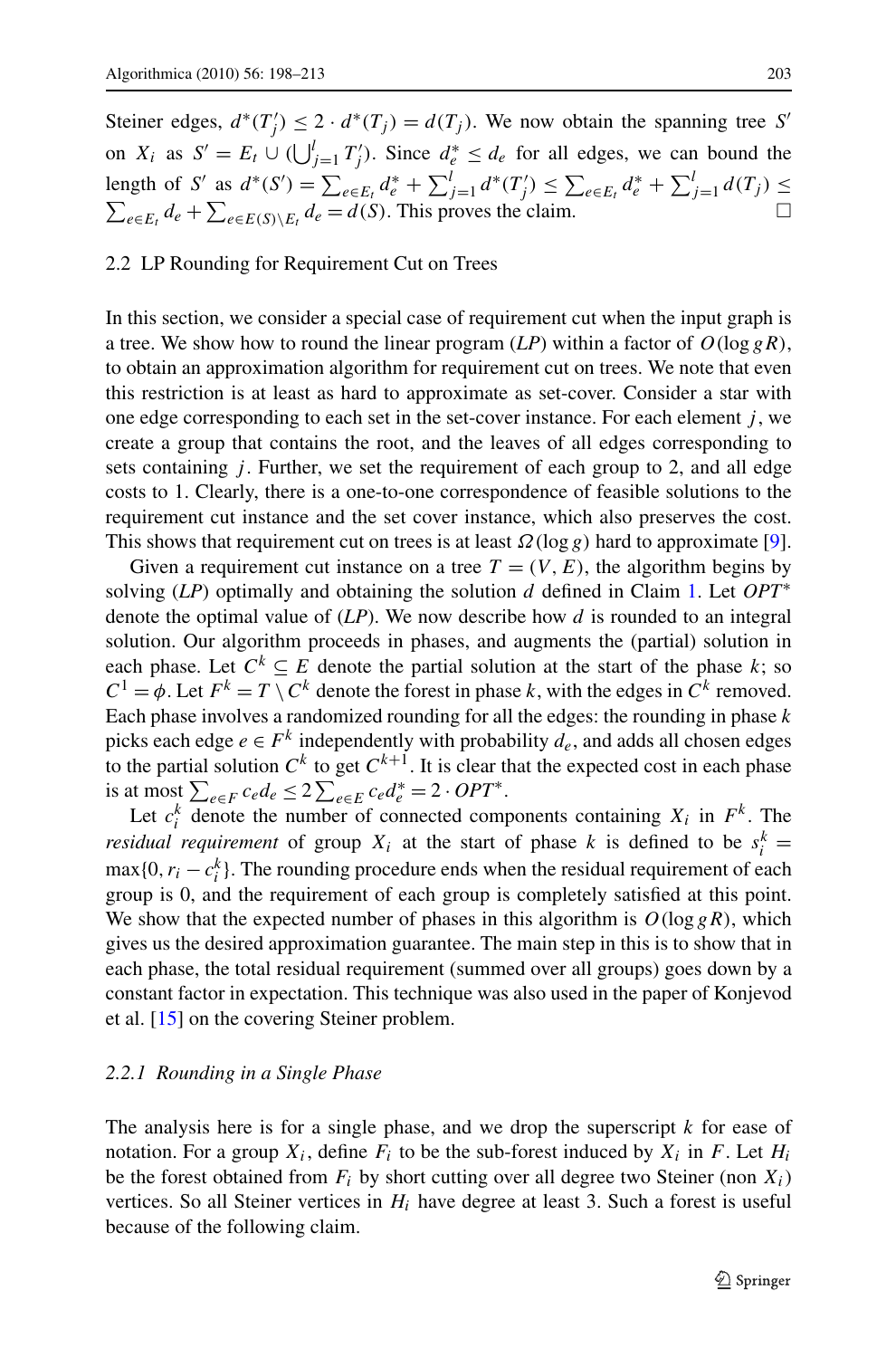<span id="page-6-0"></span>**Claim 2** *Suppose*  $H = (V(H), E(H))$  *is a forest with vertices*  $X \subseteq V(H)$  *denoted terminals, and with each vertex*  $V(H) \setminus X$  *having degree at least* 3. *Then, the removal of* any  $m \geq 1$  *edges of*  $E(H)$  *results in at least*  $\lceil \frac{m+1}{2} \rceil$  *more components containing terminals*.

*Proof* It suffices to prove the claim when *H* is a tree. The forest case can be obtained by adding the contributions from its trees (and using the fact that  $\lceil a \rceil$  +  $\lceil b \rceil$  ≥  $\lceil a + b \rceil$ ). Consider any set *A* ⊆ *E(H)* of *m* ≥ 1 edges, and the components  $C_1, C_2, \ldots, C_{m+1}$  of  $H \setminus A$ . Denote a component  $C_i$  to be terminal, if it contains a terminal, and non-terminal otherwise. We can think of  $A$  as a tree  $T'$  on the node set  $\{C_1, \ldots, C_{m+1}\}\$ . Suppose that a non-terminal component  $C_i$  has *l* non terminals, and *f* edges leaving it. Since each non-terminal has degree  $\geq$  3, the total degree in  $C_i$  is at least 3*l*. There are exactly  $l-1$  internal edges in  $C_i$ , so we have a total degree  $2l - 2 + f \ge 3l$ , *i.e.*  $f \ge l + 2 \ge 3$ . Thus, if we look at the tree T', each non terminal component has degree at least 3. In such a tree, there are at least  $\lceil \frac{|T'|}{2} \rceil + 1 = \lceil \frac{m+1}{2} \rceil + 1$  terminal *C<sub>i</sub>*s, *i.e. H* \ *A* has at least  $\lceil \frac{m+1}{2} \rceil$  more terminal  $\Box$  components.  $\Box$ 

Recall that  $s_i$  is the residual requirement of group  $X_i$  at the start of the current phase. For any subgraph *F'* of *F*, the length of *F'* is  $d(F') = \sum_{e \in F'} d_e$ . For any pair of vertices  $u, v \in V$ , let  $p_{u,v}$  denote the *probability* that vertices *u* and *v* are disconnected in this phase of rounding.

# **Lemma 1** *The total probability weight on*  $H_i$ ,  $\sum_{e \in H_i} p_e$ , *is at least*  $(1 - \frac{1}{e}) \cdot d(H_i)$ .

*Proof* For those edges *e* of  $H_i$  which are also edges in *F*, it is clear that  $p_e = d_e$ . Now consider an edge  $(u, v) \in H_i$  that is obtained by short cutting a path *P* in  $F_i$ . We claim that  $p_{u,v} \geq (1 - \frac{1}{e})d_{u,v}$ . Since each edge is rounded independently, and *u* and *v* are separated if any of the edges in *P* is removed,  $p_{u,v} = 1 - \prod_{e \in P} (1 - d_e) \ge 1 - e^{-d(P)}$ . We consider the following 2 cases:

- *d(P)*  $\leq$  1. Note that  $1 e^{-y} \geq (1 1/e)y$  for  $y \in [0, 1]$ . So in this case,  $p_{u,v} \geq$  $(1 - 1/e)d(P) \ge (1 - 1/e)d_{u,v}$ , since *d* is a metric.
- $d(P) \ge 1$ . In this case  $p_{u,v} \ge 1 1/e \ge (1 1/e)d_{u,v}$ , since  $d_{u,v} \in [0, 1]$ .

Thus, summing  $p_{u,v}$  over all edges  $(u,v) \in H_i$  we get the lemma.

Now consider adding edges to forest  $H_i$  to make it a *Steiner tree* on  $X_i$ . If  $X_i$ appears in  $c_i$  connected components in  $F$ , we need to add  $c_i - 1$  edges. Since every edge has *d*-length at most 1, adding  $c_i - 1$  edges increases the length of  $H_i$  by at most  $c_i - 1$ . But from Claim [1,](#page-4-0) every Steiner tree on  $X_i$  has length at least  $r_i - 1$ . So we get  $d(H_i) + (c_i - 1) \ge (r_i - 1)$ , *i.e.*,  $d(H_i) \ge r_i - c_i = s_i$  (assuming that group *X<sub>i</sub>* has residual requirement *s<sub>i</sub>*  $\geq$  1). Lemma 1 then implies that  $\sum_{e \in H_i} p_e \geq$  $(1 - 1/e)s_i \geq \frac{s_i}{2}$ .

Consider a 0-1 random variable  $Z_e^i$  for each edge  $e = (u, v) \in H_i$ , which is 1 iff vertices *u* and *v* are disconnected in this phase, and 0 otherwise; note that

$$
\qquad \qquad \Box
$$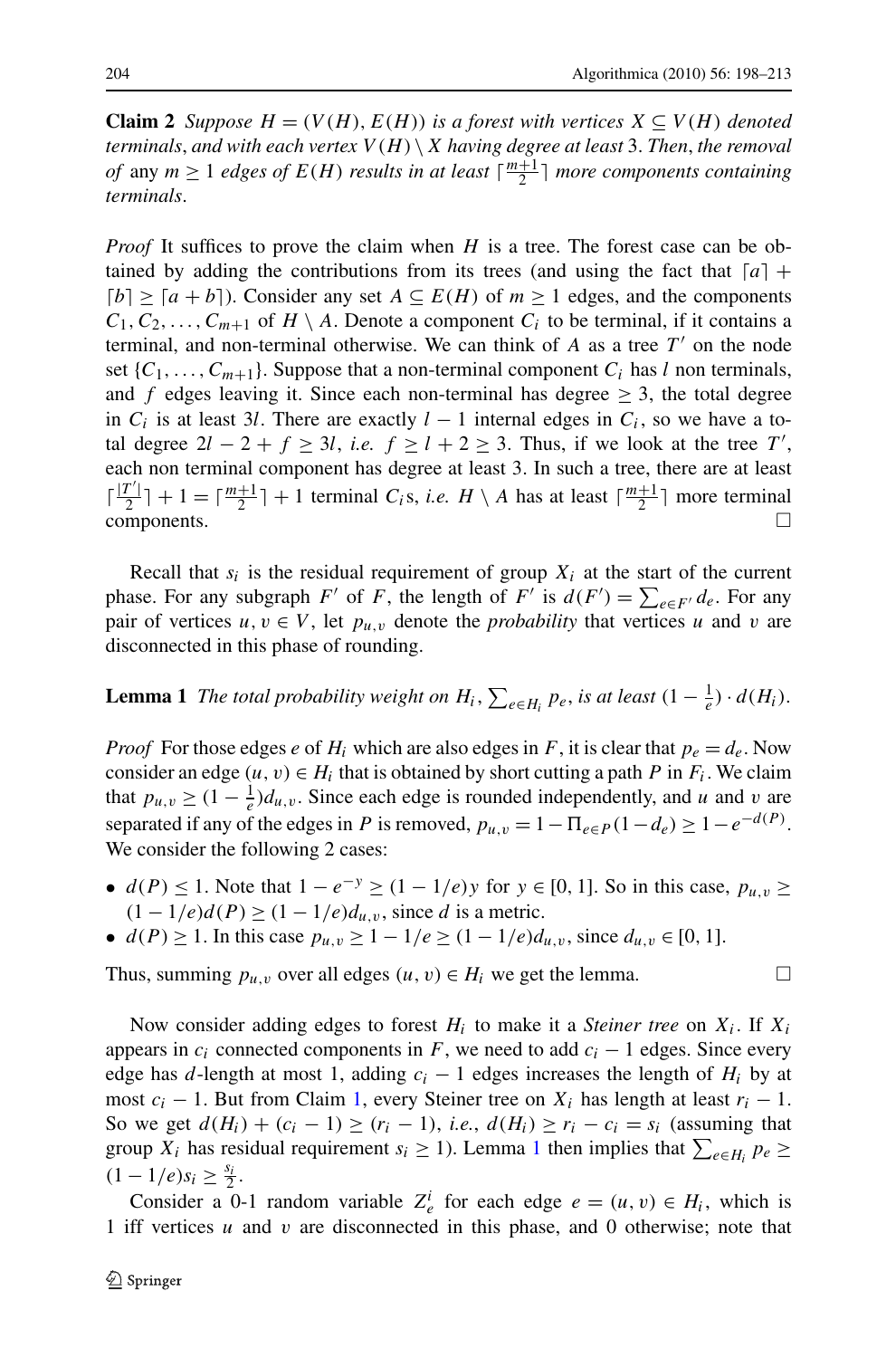$Pr[Z_e^i = 1] = p_e$ . The edges in forest *F* corresponding to each  $e \in H_i$  are disjoint; so the random variables  $Z_e^i$  (for  $e \in H_i$ ) are independent. Let  $Y_i = \sum_{e \in H_i} Z_e^i$ , which is the number of edges cut in forest  $H_i$ . Although  $H_i$  is not a subgraph of *F*, disconnecting vertices in *Hi* is equivalent to disconnecting them in *F*. Now,  $E[Y_i] = \sum_{e \in H_i} E[Z_e^i] = \sum_{e \in H_i} p_e \ge \frac{s_i}{2}$ . We make use of the following version of the Chernoff bound (see e.g., Motwani and Raghavan [\[19](#page-15-0)], Theorem  $4.2$ ).<sup>1</sup>

**Lemma 2** (Chernoff bound) *Let*  $I_1, \ldots, I_n$  *be independent* 0-1 *random variables*,  $I = \sum_{j=1}^{n} I_j$ , and  $E[I] = \mu$ . *Then for any*  $0 < \delta < 1$ ,  $Pr[I < (1 - \delta) \cdot \mu] < e^{-\mu \delta^2/2}$ .

Since  $Y_i$  is the sum of independent 0-1 random variables  $Z_e^i$ , and  $E[Y_i] \geq \frac{s_i}{2}$ , Lemma 2 implies the following for any group  $X_i$  with positive residual requirement  $(s_i \geq 1)$ :

$$
Pr\bigg[Y_i < \frac{s_i}{4}\bigg] \leq Pr\bigg[Y_i < \frac{1}{2}E[Y_i]\bigg] < e^{-E[Y_i]/8} \leq e^{-s_i/16} \leq e^{-1/16}.
$$

Let  $N_i$  be the increase in the number of components of group  $X_i$  in this phase. Since *H<sub>i</sub>* is a forest that satisfies the conditions of Claim [2,](#page-6-0) we have  $N_i \geq Y_i/2$ . Thus we have:

$$
Pr\left[N_i < \frac{s_i}{8}\right] \le Pr\left[Y_i < \frac{s_i}{4}\right] \le e^{-1/16}.\tag{1}
$$

#### *2.2.2 Bounding the Number of Phases*

Let random variable  $S_i^k$  denote the residual requirement of group  $X_i$  at the *start* of phase *k*, and  $N_i^k$  the increase in the number of components of group  $X_i$  in phase *k*. Note that  $S_i^{k+1} = \max\{S_i^k - N_i^k, 0\}$ . The analysis in Sect. [2.2.1](#page-5-0) holds for any phase *k*. Rewriting inequality (1), we have  $q = Pr[S_i^{k+1} > \frac{7}{8}s_i | S_i^k = s_i] = Pr[N_i^k < \frac{s_i}{8}|S_i^k = s_i]$ *s<sub>i</sub>*] ≤  $e^{-1/16}$  (although (1) requires *s<sub>i</sub>* ≥ 1, note that this inequality is trivial when  $s_i = 0$ ). Thus,

$$
E[S_i^{k+1} | S_i^k = s_i] \le s_i \cdot q + \frac{7s_i}{8} \cdot (1 - q) = \frac{7 + q}{8} s_i.
$$

So unconditionally,  $E[S_i^{k+1}] \leq \alpha \cdot E[S_i^k]$ , where  $\alpha = \frac{7+q}{8} \leq \frac{7+e^{-1/16}}{8}$  is a constant less than 1. Now let  $S^k = \sum_{i=1}^g S^k_i$  be the total residual requirement at the start of phase *k*. By linearity of expectation,  $E[S^{k+1}] = \sum_{i=1}^{g} E[S_i^{k+1}] \le \alpha \sum_{i=1}^{g} E[S_i^k] =$  $\alpha$  ·  $E[S^k]$ . Applying this inequality recursively, we have that after *k* phases,  $E[S^{k+1}] \leq \alpha^k E[S^1] \leq \alpha^k \cdot gR$ , since the total residual requirement at the start of the algorithm  $S^1 = \sum_{i=1}^g r_i \leq gR$ . So if we choose  $k^* = \frac{\log_2(gR) + 2}{\log_2(1/\alpha)} = O(\log(gR))$ ,  $E[S^{k^*+1}] \leq 1/4$ . Using the Markov inequality,  $Pr[S^{k^*+1}] \geq 1/4$ . Recall that the

 $<sup>1</sup>$ In the preliminary version of this paper  $[20]$  $[20]$ , we used only linearity of expectation in the analysis, which</sup> is incorrect. This stronger deviation bound is required for the rounding analysis to work.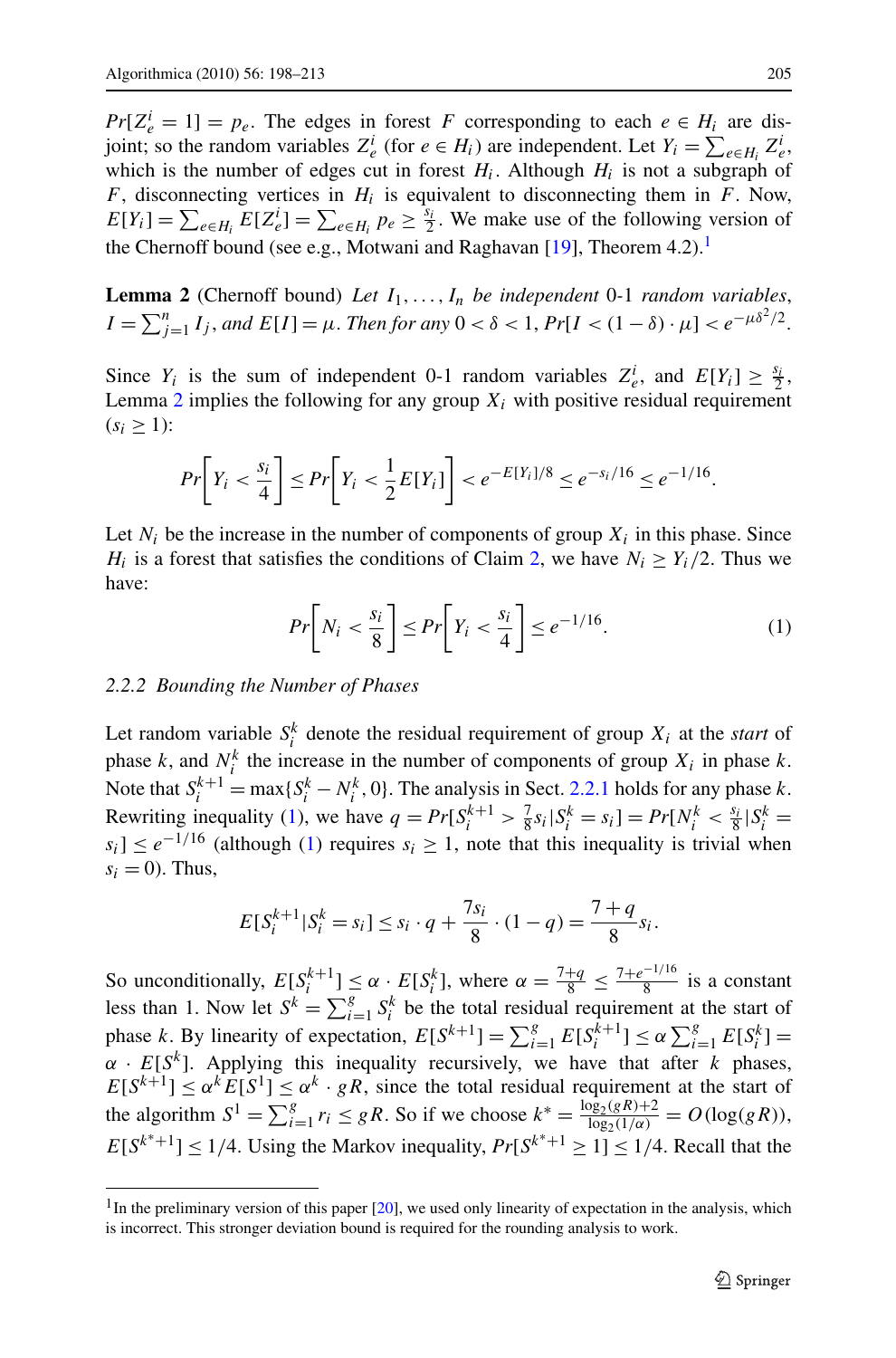<span id="page-8-0"></span>expected cost in each phase is at most 2 · *OPT*∗; so after *k*<sup>∗</sup> phases the expected total cost is at most 2*k*<sup>∗</sup> · *OPT*∗. Again applying the Markov inequality, with probability at least  $\frac{3}{4}$ , the total cost after  $k^*$  phases is at most  $8k^* \cdot OPT^*$ . So with probability at least  $\frac{1}{2}$ , this rounding algorithm produces a feasible solution of cost at most  $8k^* \cdot OPT^* = O(\log(gR)) \cdot OPT^*$ . Thus, we have proved the following.

**Theorem 1** *There is a polynomial time randomized rounding algorithm for requirement cut on trees*, *that obtains a solution of cost O(*log*(gR)) times the optimal value of* (*LP*).

This also shows that the integrality gap of  $(LP)$  on trees is  $O(log(gR))$ . A lower bound of  $\Omega(\log g)$  on the integrality gap of (*LP*) follows from the integrality gap example for the set cover linear program. So the analysis in this section is almost tight.

*Remark: An Alternate Rounding Algorithm* The rounding algorithm that was analyzed above can be summarized as follows: if there are *k*<sup>∗</sup> phases, the final (randomized) solution *S* is obtained by including each edge *e* of tree *T* independently with probability  $q_e = 1 - (1 - d_e)^{k^*}$ . The proof of Theorem 1 implies that when  $k^* \geq c \cdot \log(gR)$  (for a sufficiently large constant *c*), the solution *S* is feasible to the requirement cut instance with probability at least  $\frac{3}{4}$ .

A related rounding procedure involves picking each edge *e* of *T* independently with probability  $\tilde{q}_e = \min\{k^* \cdot d_e, 1\}$  (for a suitable value of  $k^*$ ); let *S* denote the resulting randomized solution. Observe that for any  $e \in T$ ,  $q_e \le 1$  and  $q_e =$  $1 - (1 - d_e)^{k^*} \leq k^* \cdot d_e$ . Thus  $q_e \leq \tilde{q}_e$  for all  $e \in T$ ; in other words, the solution *S*˜ stochastically dominates *S*. We use the following *monotone property* of the requirement cut problem: if  $S_1$  is a feasible solution to an instance of requirement cut and  $S_2 \supseteq S_1$ , then  $S_2$  is also a feasible solution. When  $k^* \geq c \cdot \log(gR)$  (for a large constant *c*), solution *S* is feasible to the requirement cut instance with probability at least  $\frac{3}{4}$  (as mentioned above); combined with the monotone property and the fact that  $\tilde{S}$  dominates *S*, it follows that  $\tilde{S}$  is also a feasible solution with probability at least  $\frac{3}{4}$ . As in the proof of Theorem 1, since the expected cost of solution  $\tilde{S}$  is  $k^*$  · *OPT*<sup>∗</sup>,  $\tilde{S}$  is a feasible solution of cost at most  $8k^* \cdot OPT^*$  with probability at least  $\frac{1}{2}$ .

#### 2.3 LP Rounding for Requirement Cut

In this section we show how the linear program  $(LP)$  yields an  $O(\log n \cdot \log(gR))$  approximation algorithm for requirement cut on general graphs. This would also show that the integrality gap of  $(LP)$  is at most  $O(log n \cdot log(gR))$ . Let  $\mathcal I$  denote any instance of requirement cut on a graph  $G = (V(G), E(G))$ , with groups  $X_1, \ldots, X_g$ and corresponding requirements  $r_1, \ldots, r_g$ . Let  $LP_G$  denote the LP relaxation for  $\mathcal{I}$ , *d*<sup>∗</sup> its optimal solution, and *OPT*<sup>∗</sup> its optimal value. Our rounding procedure uses solution  $d^*$  (which defines a metric), and embeds it as a fractional solution into a distribution of tree instances. Then we use the rounding algorithm for requirement cut on trees (Sect. [2.2\)](#page-5-0) to obtain an integral solution on a tree instance, which also corresponds to a solution to the requirement cut instance  $\mathcal{I}$ . We use the following embedding result of Fakcharoenphol et al. [[8\]](#page-14-0).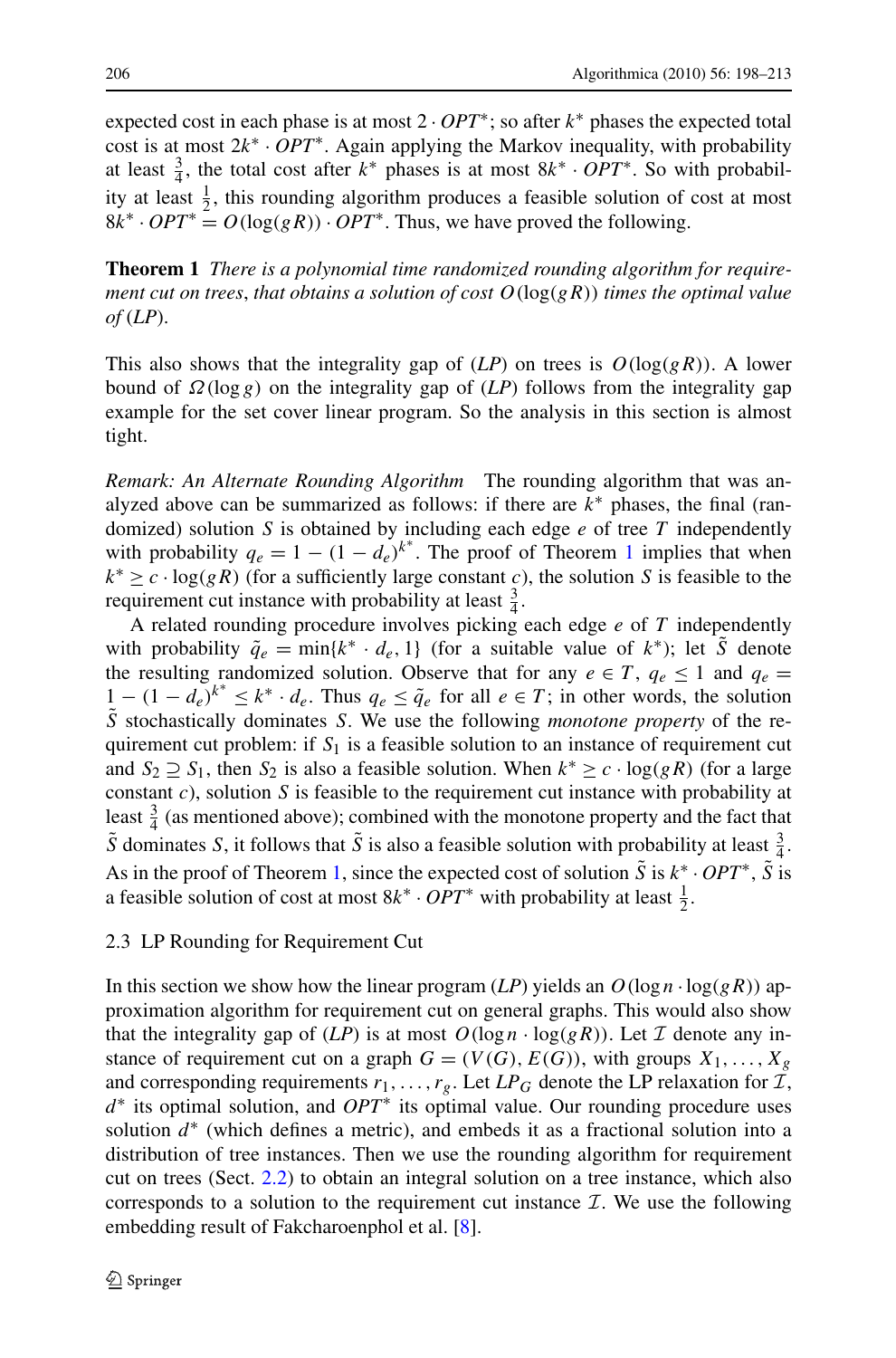<span id="page-9-0"></span>**Theorem 2** [\[8](#page-14-0)] *For any metric*  $(V, d)$  *with*  $|V| = n$ *, there exists a distribution* T *of tree metrics satisfying*:

1. *For all*  $(T, \kappa) \in T$ ,  $\kappa_i$ ,  $i > d_i$ ,  $\gamma$   $i, j \in V$ . 2.  $E_{\mathcal{T}}[K_{i,j}] \leq \rho \cdot d_{i,j}, \forall i, j \in V, where \rho = O(\log n).$ 

*Furthermore*, *trees from distribution* T *can be sampled in polynomial time*.

The rounding algorithm on general graphs first embeds metric  $(V(G), d^*)$  into a distribution T of dominating tree metrics, as in Theorem 2. Let  $(T, \kappa) \in_R T$  be a random tree metric from this distribution. Here  $T = (V(T), E(T))$  is a tree on the vertex set  $V(G)$  plus some additional (Steiner) vertices, and  $\kappa$  defines a tree metric on  $V(T)$  by assigning distances to the tree edges  $E(T)$ . For any edge  $e \in$  $E(T)$ , we denote by *sep<sub>e</sub>* the set of edges of the original graph *G* that are separated by *e*:  $sep_e = \{(i, j) | i, j \in V(G), e \text{ lies on the } i - j \text{ path in } T\}$ . Edge costs in *T* are defined as follows:  $c'_e = \sum_{(i,j) \in \text{sep}_e} c_{i,j}$  for all *e* ∈ *E*(*T*) (non tree edges have cost 0). Consider a random instance  $J$  of requirement cut on trees, defined on  $T$  with cost function *c'*, and groups  $X_1, \ldots, X_g$  having requirements  $r_1, \ldots, r_g$  (same as in  $\mathcal{I}$ ). Given any feasible integral solution  $S$  to the tree instance  $J$ , it is clear that the edgeset  $\bigcup_{e \in S} sep_e$  defines a feasible integral solution to  $\mathcal I$  of the *same* cost.

Now consider the LP relaxation  $LP_T$  of  $\mathcal J$  (a requirement cut instance on trees). Define  $\kappa'_{u,v} = \min{\kappa_{u,v}}$ , 1} for all *u*,  $v \in V(T)$ ; note that  $\kappa'$  is a metric with distances in [0, 1]. Since  $\kappa$  restricted to  $V(G)$  dominates  $d^*$  (Theorem 2) and  $d^*$  is a metric with distances in [0, 1],  $\kappa'$  restricted to  $V(G)$  also dominates  $d^*$ . So for any spanning tree *T<sub>i</sub>* on a group  $X_i$ , its length under  $\kappa'$ ,  $\kappa'(T_i) \ge d^*(T_i)$ , its length under  $d^*$ . Since  $d^*$  is a feasible solution for  $LP_G$ , we get  $\kappa'(T_i) \ge r_i - 1$ . Thus  $\kappa'$  is a feasible (fractional) solution to  $LP_T$ . The cost of this fractional solution is given by the random variable  $C = \sum_{u,v \in V(T)} c'_{u,v} \cdot \kappa'_{u,v} = \sum_{e \in E(T)} c'_e \cdot \kappa'_e \leq \sum_{e \in E(T)} c'_e \cdot \kappa_e$  (since  $\kappa$  dominates  $\kappa'$ ). Now since  $\kappa$  is a tree metric,

$$
C \leq \sum_{e \in E(T)} c'_e \cdot \kappa_e = \sum_{e \in E(T)} \kappa_e \sum_{(i,j) \in sep_e} c_{i,j} = \sum_{i,j \in V(G)} c_{i,j} \sum_{e:(i,j) \in sep_e} \kappa_e
$$

$$
= \sum_{i,j \in V(G)} c_{i,j} \cdot \kappa_{i,j}.
$$

Using Theorem 2 and linearity of expectation, we get  $E[C] \le \rho \cdot \sum_{i,j \in V(G)} c_{i,j} d_{i,j}^* =$  $O(\log n) \cdot OPT^*$ . Now using the rounding algorithm for trees (Theorem [1\)](#page-8-0), we get an integral solution to  $\mathcal J$  of expected cost at most  $O(\log n \cdot \log(gR))$ . Since any integral solution to  $\mathcal J$  also corresponds to an integral solution to  $\mathcal I$ , we obtain the following.

**Theorem 3** *There is a polynomial time randomized rounding algorithm for requirement cut on graphs, that obtains a solution of cost*  $O(\log n \cdot \log(gR))$  *times the optimal value of* (*LP*).

*Remark: Improved Approximation for Small Sized Groups* We note that there is an alternate algorithm that gives an  $O(t \log g)$  approximation ratio, where  $t =$  $\max_{i=1}^g |X_i|$  is the size of the largest group. This follows from the algorithm for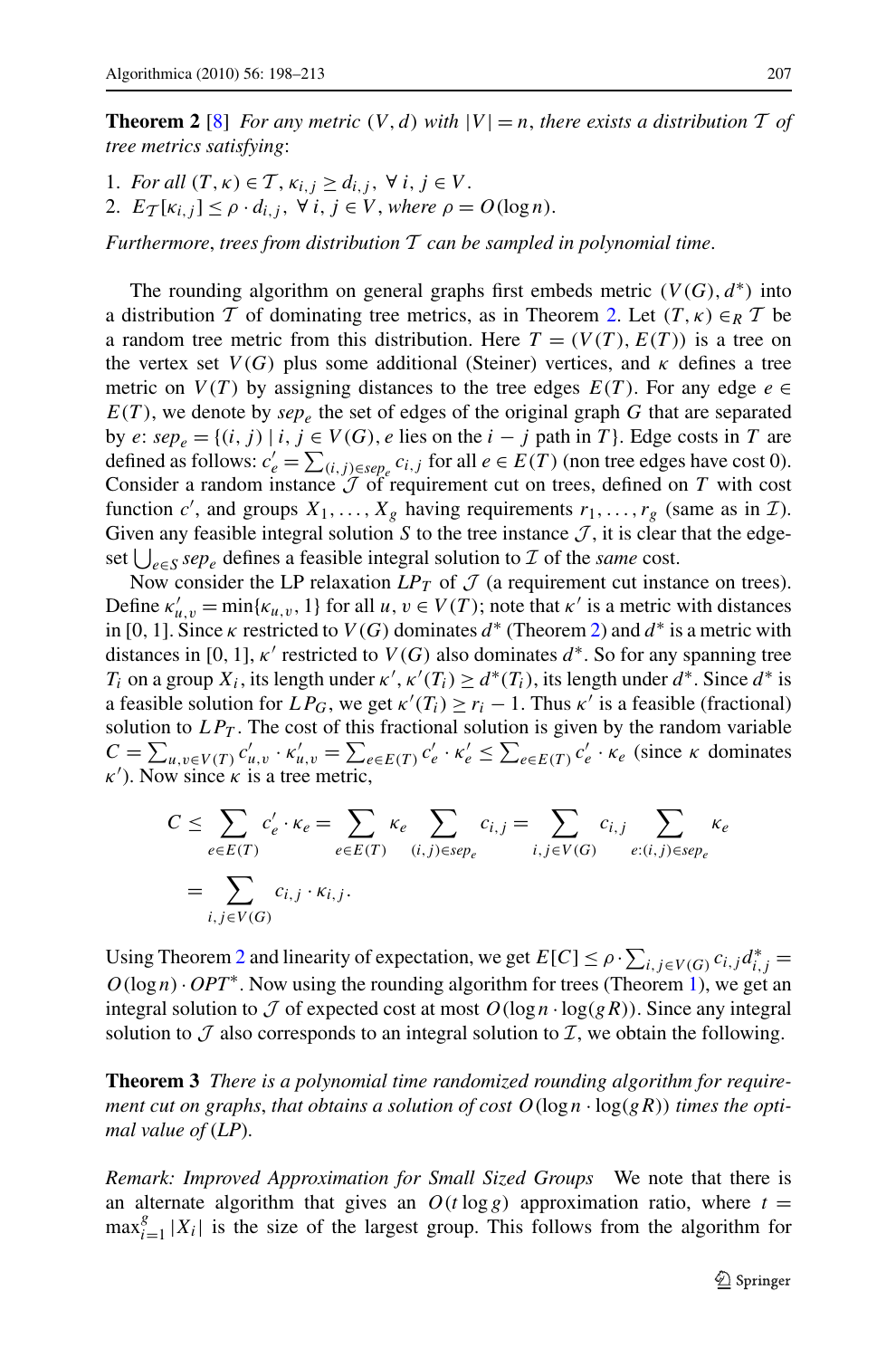<span id="page-10-0"></span>multi-multiway cut [\[4](#page-14-0)]. We first solve the LP relaxation  $(LP)$  to get a metric  $d^*$  with objective value *OPT*∗. The following argument holds for any group *Xi*. Consider a minimum spanning tree  $T_i$  on  $X_i$ , with length  $d^*(T_i) \ge r_i - 1$ . Since each edge has length at most 1,  $T_i$  has at least  $r_i - 1$  edges of length at least  $\frac{1}{t}$ . Removing the  $r_i - 1$ longest edges in  $T_i$ , we obtain  $r_i$  connected components. Pick one  $X_i$ -vertex from each component to obtain set  $S_i = \{s_1, s_2, \ldots, s_{r_i}\} \subseteq X_i$ . Since  $T_i$  is an MST on  $X_i$ , each pairwise distance (under metric  $d^*$ )in  $S_i$  is at least  $\frac{1}{t}$ .

Define a new metric  $d' = \min\{t \cdot d^*, 1\}$ . In metric  $d'$ , the distance between any pair of vertices in  $S_i$  is 1 (for each  $i = 1, \ldots, g$ ). Consider a multi-multiway cut instance on the sets  $S_1, S_2, \ldots, S_g$ : recall that the goal is to remove a minimum cost set of edges that completely disconnects each of  $\{S_i\}_{i=1}^g$ . The approximation algorithm in Avidor and Langberg [[4\]](#page-14-0) was based on the following LP relaxation for multimultiway cut.

$$
\min \sum_{e \in E} c_e d_e
$$
\ns.t.  
\n
$$
d_{(x,y)} \ge 1 \qquad \forall x, y \in S_i, \forall i = 1, ..., g,
$$
\n
$$
d_{(u,w)} \le d_{(u,v)} + d_{(v,w)} \qquad \forall u, v, w \in V,
$$
\n
$$
0 \le d_e \le 1 \qquad \forall e \in E.
$$

Observe that  $d'$  is a feasible fractional solution to this linear program. So using the algorithm in [\[4](#page-14-0)], we obtain a set of edges whose removal completely disconnects each *S<sub>i</sub>*, and has cost at most  $O(\log g)(d' \cdot c) \leq O(t \cdot \log g) \cdot OPT^*$ . It is clear that this solution is also feasible to the original requirement cut instance. Thus we have an  $O(t \cdot \log g)$  approximation for requirement cut, which is an improvement when the largest group size *t* is a constant.

#### **3 Greedy Algorithm**

In this section we present a greedy algorithm for the requirement cut problem that achieves a guarantee of  $O(\log n \cdot \log(gR))$ . This algorithm is deterministic, and its approximation ratio matches that of the randomized rounding algorithm (Sect. [2](#page-3-0)). The greedy algorithm works in phases, and maintains a partial solution in every phase. Each phase is a greedy step that augments the partial solution. The algorithm ends when the requirements of all groups have been satisfied. We first define an appropriate greedy subproblem to solve in each phase, then obtain an approximation algorithm for this subproblem (Sect. [3.1](#page-12-0)), and finally show how this can be used to solve the requirement cut problem (Sect. [3.2\)](#page-13-0).

Consider an instance of requirement cut on graph  $G = (V, E)$ , and groups  $X_1, \ldots, X_g$  having requirements  $r_1, \ldots, r_g$ . As before, by adding 0 cost edges, we assume that graph *G* is complete. Let *OPT*<sup>∗</sup> denote the optimal cost of this instance. The partial solution at the start of phase *k* is a set of edges  $C^k \subseteq E$ , and the *residual graph* in phase *k* is  $G^k = G \setminus C^k$ . For any group  $X_i$ , the *residual requirement* in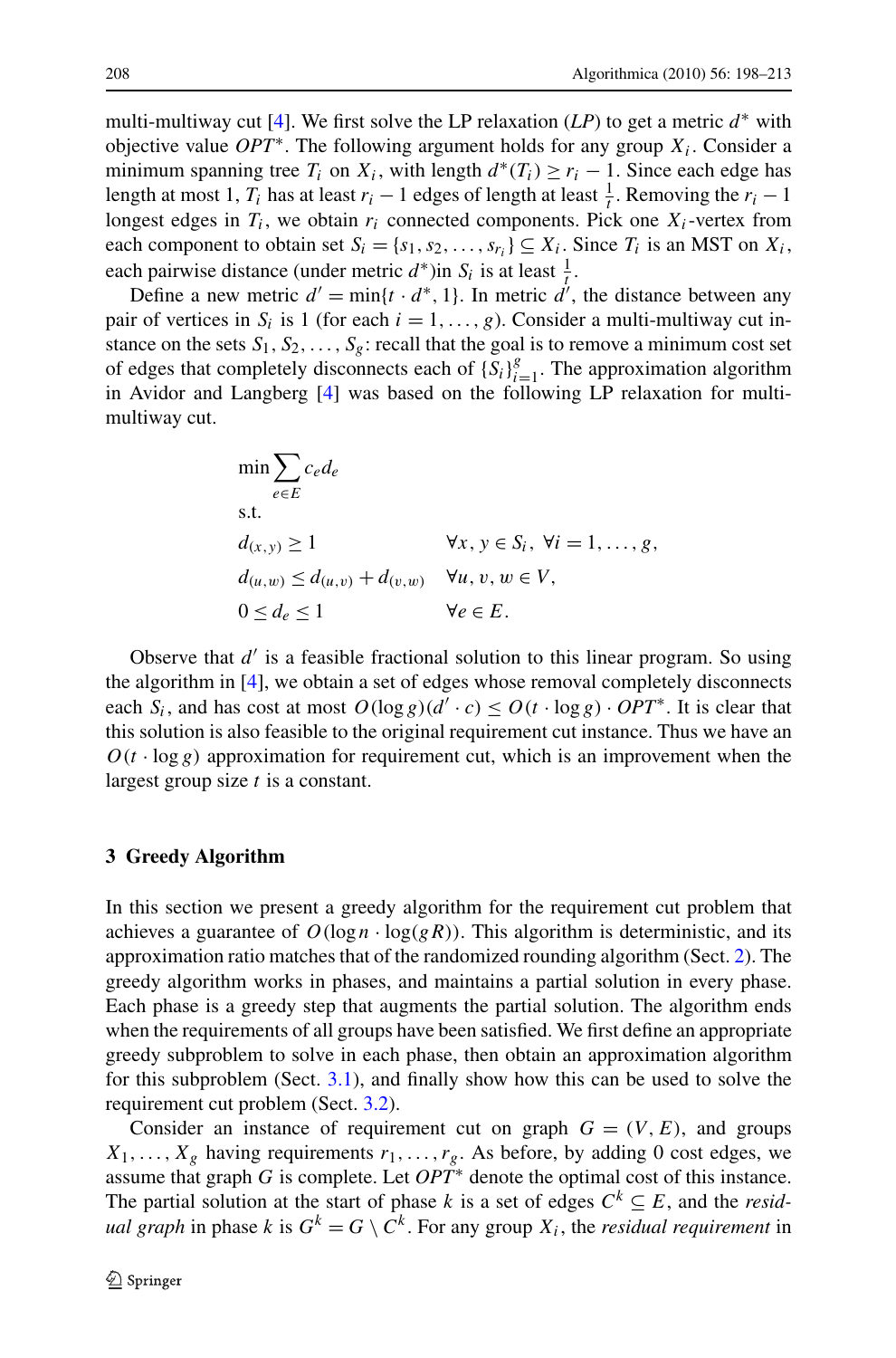<span id="page-11-0"></span>phase  $k$  is the number of additional components that  $X_i$  should be split into, in order to satisfy its requirement (see also Sect. [2.2](#page-5-0)). The total residual requirement (over all groups) in phase *k* is denoted  $\phi_k$ . In any phase, a group  $X_i$  is said to be *active* if it has a positive residual requirement. At the start of the algorithm,  $C^1 = \phi$  and the residual requirement of each group  $X_i$  is  $r_i - 1$ .

In phase *k*, a *cut* in graph  $G^k = (V, E \setminus C^k)$  refers to a set of edges of the form  $\partial_k S = \{(i, j) \in E \setminus C^k \mid i \in S, j \notin S\}$ , where  $S \subseteq V$  is a set of vertices. The *coverage* of cut *∂kS*, *cov(∂kS)*, is defined as the *number* of active groups (in phase *k*) that are separated by  $\partial_k S$  in  $G^k$ . Note that this definition of coverage does not take into account, the increase in the number of components of a group: this is because if the increase is more than the residual requirement of the group, it does *not* help in satisfying any requirement. The *cost-effectiveness* of cut *∂kS* is defined to be the ratio of its cost to its coverage, and is denoted  $eff(\partial_k S) = \frac{c(\partial_k S)}{cov(\partial_k S)}$ . In each phase *k*, the greedy algorithm adds a cut of (approximately) minimum cost effectiveness to its partial solution, to obtain  $C^{k+1}$ . Since the algorithm only removes cuts and the initial graph  $G$  is complete, in each phase, all the connected components are complete.<sup>2</sup> The next lemma shows why the minimum cost-effective cut is a good choice as a greedy step.

**Lemma 3** *In any phase k*, *there is a cut ∂kM such that M is contained in some connected component of*  $G^k$ *, and eff*  $(\partial_k M) \leq \frac{2OPT^*}{\phi_k}$ .

*Proof* Let  $S_1, S_2, \ldots, S_l$  denote the connected components in the graph obtained by removing the edges of an optimal solution  $S^*$  from the residual graph  $G^k$ . Consider the cuts  $\{\partial_k S_i\}_{i=1}^l$ . It is clear that each edge in  $\bigcup_{i=1}^l \partial_k S_i$  is contained in  $S^*$ , and participates in exactly two cuts in  $\{\partial_k S_i\}_{i=1}^l$ . So we have  $\sum_{i=1}^l c(\partial_k S_i) \leq 2 \cdot OPT^*$ .

Starting with graph  $G<sup>k</sup>$ , consider removing cuts step by step, in the order *∂kS*1*,∂kS*2*,...,∂kSl*, to end up with the graph *Gk* \ *S*<sup>∗</sup> having connected components  ${S_i}_{i=1}^l$ . Note that all connected components in each step of this procedure are complete, and the cut removed in each step is contained in some connected component. So in any single step above, the increase in the number of connected components is at most 1; and the additional requirement satisfied for any group in one step is also at most 1. So the total (over all groups) additional requirement satisfied in any one step is *equal* to the number of (currently active) groups separated in that step. Clearly any group that is active at some step in this procedure is also active in  $G<sup>k</sup>$ (*i.e.*, in phase *k*). So the total additional requirement satisfied over all groups and all steps is at most  $\sum_{i=1}^{l} cov(\partial_k S_i)$ . On the other hand, since  $S^*$  is a feasible solution to the requirement cut instance, the total residual requirement in  $G^k \setminus S^*$  is 0. But the total residual requirement in  $G<sup>k</sup>$  is  $\phi_k$ ; so the total additional requirement satisfied (over all groups & steps) in this procedure is at least  $\phi_k$ . Thus we have

<sup>&</sup>lt;sup>2</sup>A connected component consisting of vertices  $U \subseteq V$  is said to be complete if every edge with both end-points in *U* is present.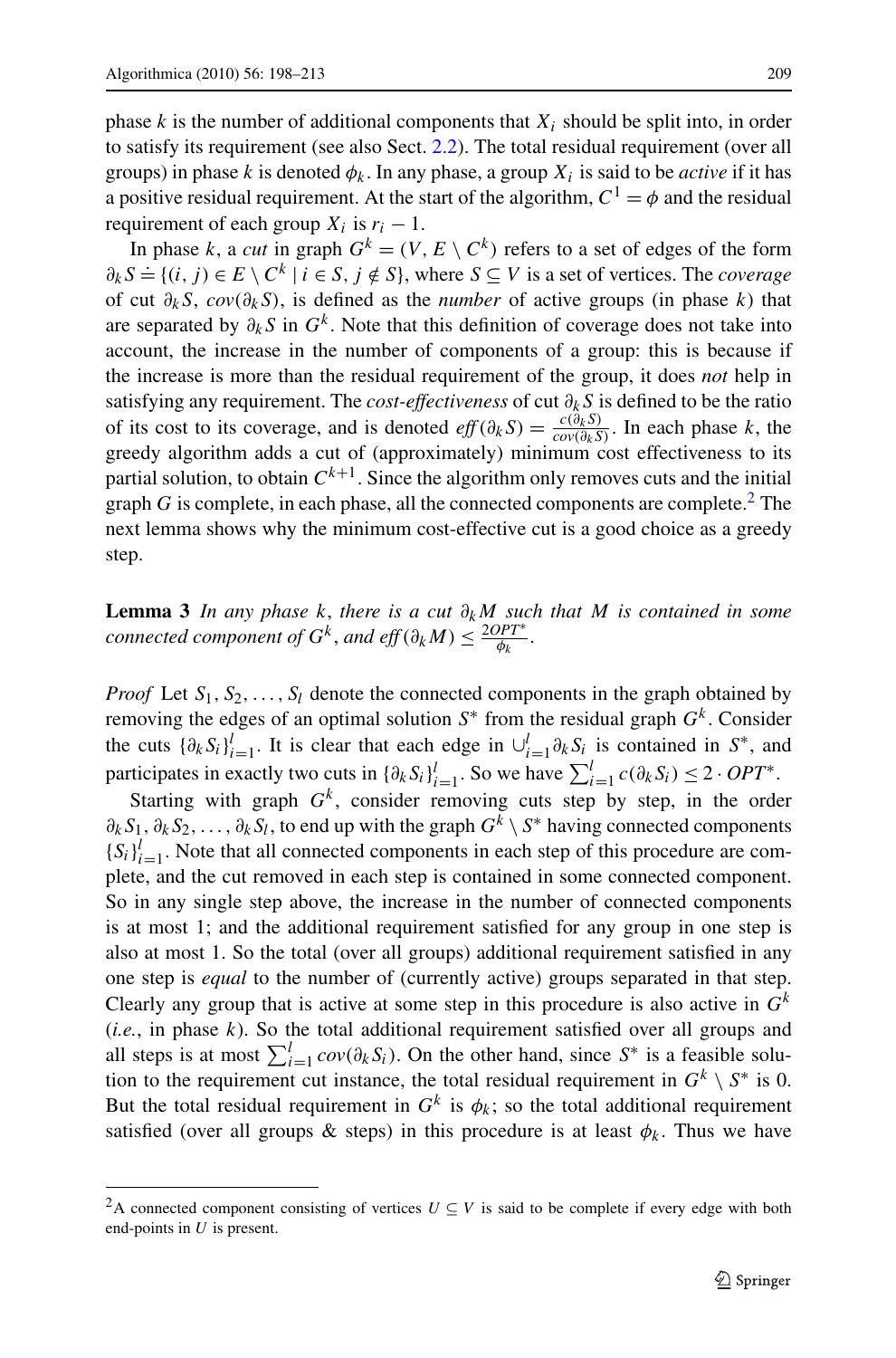<span id="page-12-0"></span> $\sum_{i=1}^{l} cov(\partial_k S_i) \ge \phi_k$ . Now,  $\min_{i=1}^{l}$  *eff* (∂<sub>k</sub> S<sub>i</sub>) =  $\min_{i=1}^{l}$ *c(∂kSi)*  $\frac{c(\partial_k S_i)}{cov(\partial_k S_i)} \leq \frac{\sum_{i=1}^l c(\partial_k S_i)}{\sum_{i=1}^l cov(\partial_k S_i)}$  $\sum_{i=1}^{l} cov(\partial_k S_i)$  $\leq 2 \frac{OPT^*}{4}$ *φk*

So the minimum cost effective cut amongst  $\{\partial_k S_i\}_{i=1}^l$  has cost-effectiveness at most  $\frac{2OPT^*}{\phi_k}$ . Furthermore, it is clear that each  $\{S_i\}_{i=1}^l$  lies in some connected component of  $G^k$ .

#### 3.1 The Steiner Ratio Problem

In making the greedy choice in any phase, we wish to compute a cut of minimum cost effectiveness. Formally, we are given a connected graph  $H = (V(H), E(H))$ with costs  $c_e$  on edges, and *g* groups of vertices  $X_1, \ldots, X_g \subseteq V(H)$ . Recall that a cut in graph *H* is any set of edges of the form  $\partial S = \{(i, j) \in E(H) : i \in S, j \notin S\}$ , where  $S \subseteq V(H)$ . The goal is to find a cut that minimizes the ratio of its cost to the number of groups that it separates. This is also the *minimum ratio Steiner cut* problem that was studied in Klein et al. [[12\]](#page-15-0), where an  $O(\log^2 gt)$  approximation algorithm was given. Here, using the results of Fakcharoenphol et al. [[8\]](#page-14-0), we improve the approximation ratio to  $O(\log n)$ . We note that this is an improvement over [\[12](#page-15-0)] when *n* is at most polynomial in *gt*; otherwise the earlier  $O(\log^2 gt)$  guarantee is better. When all groups have size 2, the Steiner ratio problem reduces to sparsest cut [[2,](#page-14-0) [3](#page-14-0), [16](#page-15-0), [17](#page-15-0)], for which the currently best known approximation guarantee is  $O(\sqrt{\log g} \cdot \log \log g)$  due to Arora et al. [\[1\]](#page-14-0).

The approximation algorithm for the Steiner ratio problem is based on rounding a natural linear programming relaxation, which is described below. This is also the LP relaxation that was used in Klein et al. [\[12](#page-15-0)]. Using the MST algorithm in the separation oracle, this LP can be solved by the Ellipsoid algorithm in polynomial time. Again, we assume that the graph *H* is complete, by adding edges of zero cost.

$$
\min \sum_{e \in E(H)} c_e l_e
$$
\n
$$
\text{s.t.}
$$
\n
$$
(LP\text{-}ratio) \sum_{i=1}^{g} \sum_{e \in T_i} l_e \ge 1 \qquad \forall (T_1, \dots, T_g) \text{ where}
$$
\n
$$
T_i: \text{ spanning tree on } H[X_i], \forall i = 1, \dots, g,
$$
\n
$$
0 \le l_e \le 1 \qquad \forall e \in E(H),
$$
\n
$$
l_{(u,w)} \le l_{(u,v)} + l_{(v,w)} \qquad \forall u, v, w \in V(H).
$$

To see that this is indeed a relaxation of the Steiner ratio problem, consider the optimal solution *B*<sup>∗</sup> (which is a cut) of the Steiner ratio problem. Define a 0-1 metric *l'* corresponding to *B*<sup>\*</sup> by setting *l'*(*u*, *v*) = 0 iff *u* and *v* are in the same connected component in  $H \setminus \partial B^*$ , and 1 otherwise. Let  $\sigma$  be the number of groups separated by  $\partial B^*$ . Clearly, the sum of the minimum spanning trees in  $H[X_i]$  (for  $i = 1, \ldots, g$ )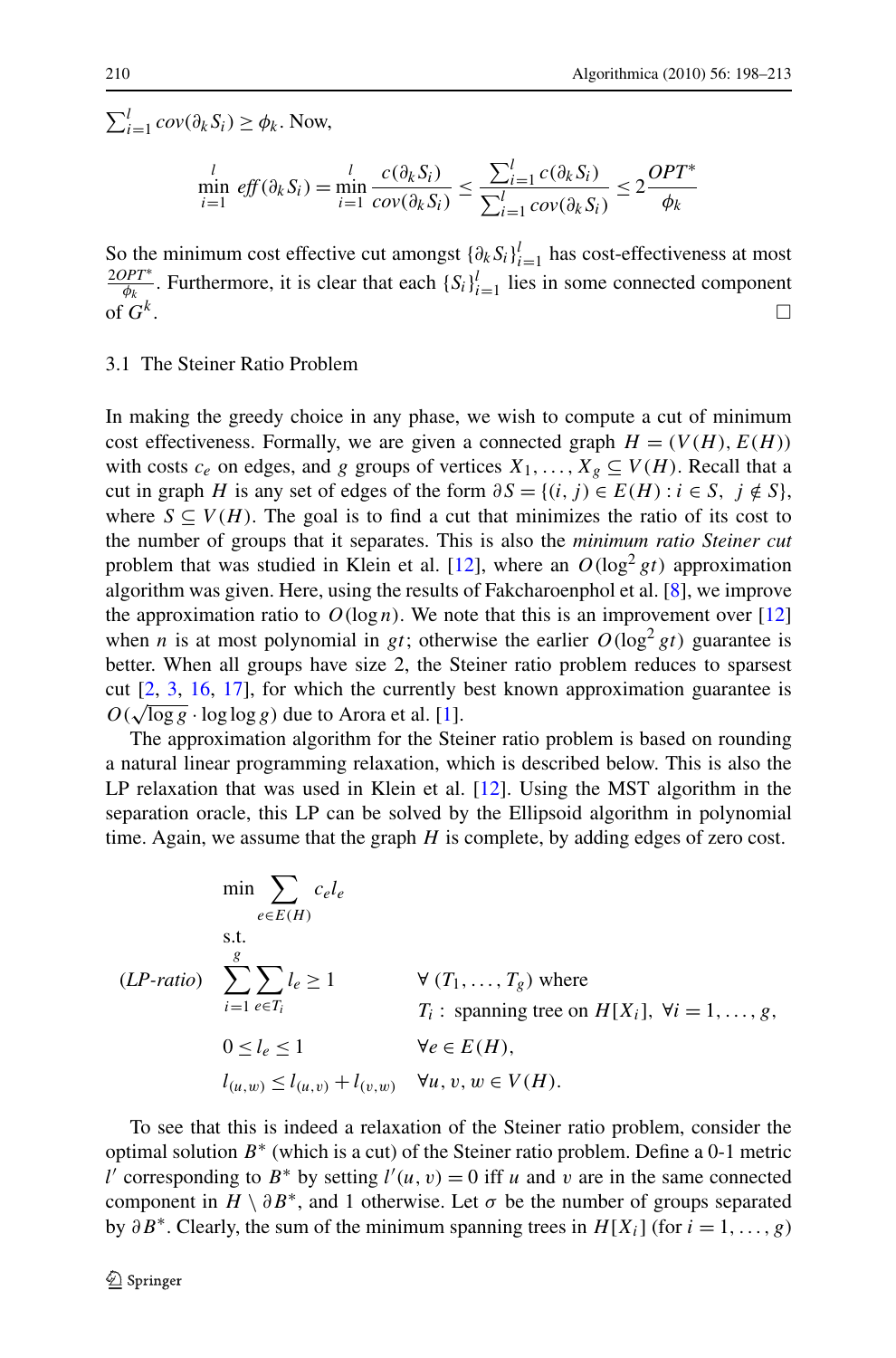<span id="page-13-0"></span>is also  $\sigma$ . Now the metric  $\frac{1}{\sigma} \cdot l'$  is a feasible solution to (*LP-ratio*), and has cost  $\frac{c(\partial B^*)}{\sigma} = eff(\partial B^*)$ , which is the optimal value of the Steiner ratio problem.

Let *l* be the optimal solution to (*LP-ratio*), and  $OPT' = \sum_{e \in E(H)} c_e \cdot l_e$  its cost. We now describe how *l* can be rounded to get an approximately optimal cut. Using Theorem [2,](#page-9-0) the algorithm first embeds metric  $(V(H), l)$  to a distribution T of dominating tree metrics. Let  $(T, \kappa) \in_R T$  be a random sample from T. As defined in Sect. [2.3](#page-8-0), each edge  $f \in T$  corresponds to a cut in graph *H*,  $sep_f = \{(i, j) | i, j \in T\}$ *V*(*H*), *f* lies on the *i* − *j* path in *T*}. We say that edge  $f \in T$  separates group *i* if removing edge *f* from *T* disconnects  $X_i$ , and denote this  $f | X_i$ . Below,  $T[X_i]$  denotes the tree induced by  $X_i$  in *T*, and  $MST_i$  denotes the minimum spanning tree on  $X_i$  in the specified metric. We have,

$$
\frac{c(sep_f)}{cov(sep_f)} = \min_{f \in T} \left[ \frac{\kappa_f c(sep_f)}{\kappa_f \sum_{i=1}^g 1_{f|X_i}} \right] \le \frac{\sum_{f \in T} \kappa_f \sum_{(i,j) \in sep_f} c_{i,j}}{\sum_{f \in T} \kappa_f \sum_{i=1}^g 1_{f|X_i}} \n= \frac{\sum_{i,j} c_{i,j} \sum_{f:(i,j) \in sep_f} \kappa_f}{\sum_{f \in T} \kappa_f \sum_{i=1}^g 1_{f|X_i}} = \frac{\sum_{i,j} c_{i,j} \kappa_{i,j}}{\sum_{i=1}^g \sum_{f:(f|X_i \kappa_f)} \kappa_f} \n= \frac{\sum_{i,j} c_{i,j} \kappa_{i,j}}{\sum_{i=1}^g \kappa(T[X_i])} \le 2 \cdot \frac{\sum_{i,j} c_{i,j} \kappa_{i,j}}{\sum_{i=1}^g \kappa(MST_i)}
$$
\n(2)

$$
\leq 2 \cdot \frac{\sum_{i,j} c_{i,j} \kappa_{i,j}}{\sum_{i=1}^{g} l(MST_i)}\tag{3}
$$

$$
\leq 2 \cdot \sum_{i,j} c_{i,j} \kappa_{i,j}.\tag{4}
$$

The only non trivial inequalities above are the last three. Since  $T[X_i]$  is a Steiner tree on  $X_i$ , the length of an MST on  $X_i$  is at most 2 times the length of  $T[X_i]$ , so (2) follows. For (3), note that  $\kappa$  restricted to  $V(H)$  dominates *l*, and (4) follows from the feasibility of *l* in (*LP-ratio*). It was shown in [[8\]](#page-14-0) that, given a metric (in this case, *l*) and weights on all pairs of vertices (in this case  $c_{i,j}$ ), their tree embedding algorithm can be derandomized to find a *single tree* with weighted average stretch at most  $O(log n)$  times that of metric *l*. Thus we can find (in deterministic polynomial time), a single tree metric  $(T', \kappa')$  such that  $\sum_{i,j} c_{i,j} \cdot \kappa'_{i,j} \leq \rho \cdot \sum_{i,j} c_{i,j} l_{i,j}$ , where  $\rho = O(\log n)$ . Given such a tree, the algorithm outputs the minimum cost effective cut *B* corresponding to an edge of  $T'$ , as the approximate solution. From the above argument, it follows that  $eff(\partial B) \leq 2\rho \cdot OPT'$ , and we obtain an  $O(\log n)$  approximation algorithm for the Steiner ratio problem.

Since sparsest cut is a special case of the Steiner ratio problem, the *Ω*(log *n*) integrality gap for the sparsest cut linear program [\[16](#page-15-0)] also implies that this approximation guarantee is tight for any algorithm based on the linear program (*LP-ratio*).

#### 3.2 Approximating Requirement Cut

As mentioned, the algorithm for requirement cut involves greedily augmenting the partial solution in phases, until all the residual requirements are 0. The greedy step in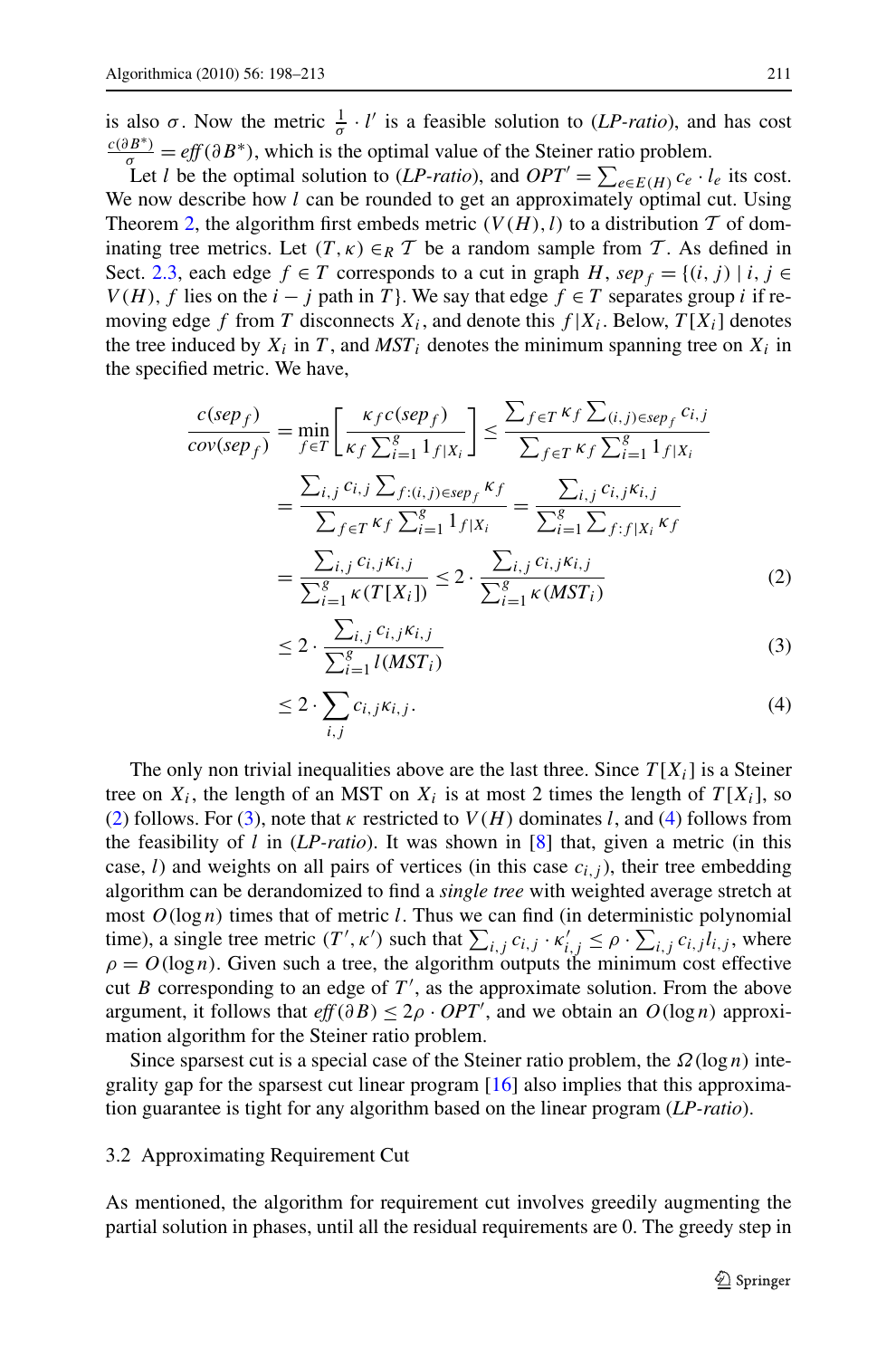<span id="page-14-0"></span>phase *k* is as follows. For each connected component of the residual graph  $G<sup>k</sup>$ , run the Steiner ratio algorithm (Sect.  $3.1$ ), and among all the solutions, pick the cut  $B_k$ of minimum cost-effectiveness. Lemma [3](#page-11-0) along with the Steiner ratio approximation implies that  $eff(\partial_k B_k) \leq 4\rho \cdot \frac{OPT^*}{\phi_k}$ . Using a standard analysis based on the greedy algorithm for set cover (see e.g., [\[13](#page-15-0)]), we obtain that the total cost of the solution (over all phases) is at most  $4\rho(\ln \phi_1 + 1) \cdot OPT^*$ , where  $\phi_1$  is the total residual requirement in the first phase of the algorithm. Since  $\phi_1 \leq gR$ , the cost of the greedy solution is  $O(\log n \cdot \log(gR)) \cdot OPT^*$ . Clearly, the number of phases is at most *gR*, which gives a polynomial time algorithm.

**Theorem 4** *The greedy algorithm is an*  $O(\log n \cdot \log(gR))$  *approximation algorithm for the requirement cut problem on graphs*.

Note that when restricted to trees, the greedy step is trivial: cuts are just edges, and we can enumerate all of them. So the greedy algorithm is actually an  $O(\log(gR))$ approximation for requirement cut on trees.

## **4 Conclusions**

It would be interesting to obtain improved approximation guarantees for the requirement cut problem, even in special cases such as planar graphs. One approach could be to improve the approximation guarantee for the Steiner ratio problem. Arora et al. [2] used a semidefinite programming relaxation for sparsest cut (which is a special case of the Steiner ratio problem) to obtain an  $O(\sqrt{\log n})$  approximation algorithm. However those techniques do not seem to apply directly to the Steiner ratio problem, and it would be interesting to see if a suitable SDP relaxation yields a stronger bound.

#### **References**

- 1. Arora, S., Lee, J.R., Naor, A.: Euclidean distortion and the sparsest cut. J. Am. Math. Soc. **21**, 1–21 (2008)
- 2. Arora, S., Rao, S., Vazirani, U.: Expander flows, geometric embeddings and graph partitioning. In: Proceedings of the 36th Annual ACM Symposium on Theory of Computing, pp. 222–231 (2004)
- 3. Aumann, Y., Rabani, Y.: An  $O(log k)$  approximate min-cut max-flow theorem and approximation algorithm. SIAM J. Comput. **27**(1), 291–301 (1998)
- 4. Avidor, A., Langberg, M.: The multi-multiway cut problem. Theor. Comput. Sci. **377**(1–3), 35–42 (2007)
- 5. Calinescu, G., Karloff, H.J., Rabani, Y.: An improved approximation algorithm for multiway cut. J. Comput. Syst. Sci. **60**(3), 564–574 (2000)
- 6. Chekuri, C., Guha, S.: The Steiner *k*-cut problem. SIAM J. Discrete Math. **20**(1), 261–271 (2006)
- 7. Dahlhaus, E., Johnson, D.S., Papadimitriou, C.H., Seymour, P.D., Yannakakis, M.: The complexity of multiterminal cuts. SIAM J. Comput. **23**(4), 864–894 (1994)
- 8. Fakcharoenphol, J., Rao, S., Talwar, K.: A tight bound on approximating arbitrary metrics by tree metrics. J. Comput. Syst. Sci. **69**(3), 485–497 (2004)
- 9. Feige, U.: A threshold of ln *n* for approximating set cover. J. ACM **45**(4), 634–652 (1998)
- 10. Garg, N., Vazirani, V.V., Yannakakis, M.: Approximate max-flow min-(multi)cut theorems and their applications. SIAM J. Comput. **25**(2), 235–251 (1996)
- 11. Karger, D.R., Klein, P.N., Stein, C., Thorup, M., Young, N.E.: Rounding algorithms for a geometric embedding for minimum multiway cut. Math. Oper. Res. **29**(3), 436–461 (2004)